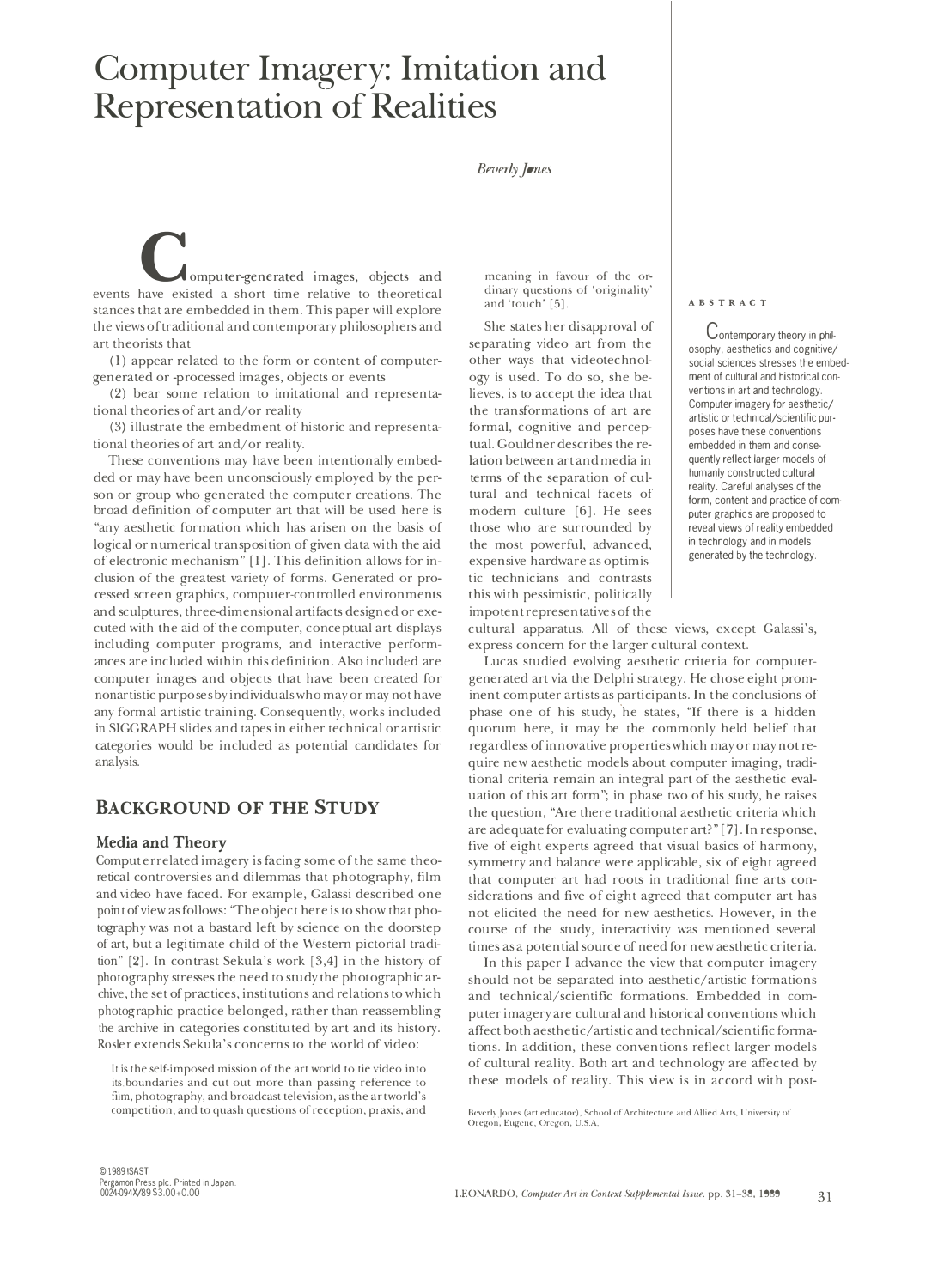structuralist theory. For example, M. Foucault discusses archeological analysis of archives as revealing "the set of conditions in accordance with which a practice is exercised, in accordance with which that practice gives rise to partially or totally new statements, and in accordance with which it can be modified" [SJ. In other words there are rules operating which were not invented or formulated by the participants, relations which provide their practice with support but which may remain invisible to some, if not all, of the participants because they have not been consciously articulated. Members of the Yale school of literary criticism, especially de Man, stress the ways in which texts containing these rules may be seen as deconstructing themselves (as these rules are revealed and demystification follows from close examination of the text) (9,10]. Norris describes de Man's later work as revealing a stance that "equates right reading with the power to demystify forms of aesthetic ideology" [ 11 J. Post-structuralists, such as Foucault, as well as some neo-Marxist and feminist critics, stress the political and social consequences of ignoring the existence of these rules.

The view that such models or rules exist may be found to some degree in various traditional and contemporary theories. For example, the art historian Wolfflin (12] claimed that style could be detected in areas that escape attention, stating that the whole development of world views might be found in the relationship of gables (13-15]. Kaplan describes two postmodern theories that stress cultural relationships in context rather than stressing decontextualizing fragmentations and binary oppositions. According to Kaplan both "involve a thinking that transcends the very binarisms of Western philosophical, metaphysical and literary traditions which have been put into question by poststructuralism and deconstruction" (16]. The literary and feminist theory, labeled by Kaplan as utopian, involves a search for a liberatory new position. This position may be found in the work of Bakhtin (17], Derrida (18], Lacan (19], Cixous [20], Kristeva (21], and Barthes [22,23]. The discourse, labeled by Kaplan as commercial or co-opted, warns about the psychological effect of new technologies in the service of consumer culture. This position is held by Baudrillard [24-28] and Kroker and Cook [29].

This paper describes a position related to those described above. I hypothesize that selections of images and modes of presentation are made by the creator, and these selections are inherently related to aesthetic and technological conventions established within the culture of the creator whether or not the creator is consciously aware of these conventions. The creator may be acting in accord with these conventions, critically examining, them, or reacting against them. In all cases, the work reflects the historical cultural setting in which it is created. This position is supported by recent literature stressing the contextual character of art and other aspects of culture. It appears in sociology of knowledge, anthropology, archeology, history, art history, folklore, literary criticism and psychology. From this stance, the work of individuals creating computer images can be examined as expressing cultural conventions. This holds true whether the training of the creators is entirely in the sciences, entirely within the arts or in both arts and sciences.

In the early days of computer graphics, systems were built primarily for scientific and practical purposes. Few artists had access to them. However, their users, primarily scientific or technical personnel with no formal art background, made images that expressed conscious or unconscious aesthetic conventions. Currently computers are much more accessible to artists. Teams of artists and programmers collaborate in advertising, film companies and government projects utilizing state-of-the-art technology. Artists frequently use software that includes algorithms developed for technical scientific purposes. Consequently their work may express reality constructs from technical/scientific areas of which they may or may not be aware.

Development of hardware and software usually originates in research done by government and large corporations. Over time and with amortization of research and development costs they are simplified first for midsized- and later for microcomputers. Simplified versions of the originals become available to smaller companies and individuals at lower and lower costs. End users, for example individual artists with no institutional or industrial affiliations, frequently use microcomputers-as the credits for

the SIGGRAPH art slides makes evident. Hardware and software that have been simplified remain influenced by their origins, although they are frequently referred to as 'degraded'. It is to these origins, practices and embedded conventions that theorists such as Sekula, Rosier, Foucault and I refer.

#### **Aesthetic Theories**

Art as imitation is one of the oldest and most varied of theoretical purposes. Plato [30,31] discussed imitation of the Ideal, preferring it and contrasting it to literal imitation of physical reality. Aristotle [32] and Plotinus (33] discussed imitation of essences. Further variations of imitational theory have been discussed by Sir Joshua Reynolds (34] and others. The two classical traditions of Idealism and Realism are most commonly associated with art as imitation. Idealism eschews literal representation of physical reality and Realism seeks essential or scientific correspondence with physical reality. Contemporary art theorists continue to examine questions of imitation and representation of art and reality. Their concerns are with 'the new realism', simulation, simulacra, reproduction and appropriation. The generation of modernists that preceded contemporary theorists was concerned with nonliteral representation, i.e. representing that which could not be literally imitated. As technology changed and traditional media such as painting and sculpture were joined by printmaking, photography, film, video and computer imagery, new concerns evolved in art theory. Contemporary theorists are concerned not only with the image, but with its role in the broader context. They frequently stress the cultural embedment of art. The edges between art and philosophy, criticism, politics and social theories have become less distinct.

## **ART AS IMITATION**

#### **Platonic Idealism**

The writings of Plato, Aristotle and Plotinus present early versions of imitationalism or mimesis. Their views, like those of contemporary theorists, are concerned with the function of art in its cultural context. Acknowledging the power of art to influence the citizenry, especially the young, Plato cautioned against art that literally imitated the physical world or that could overly excite the emotions.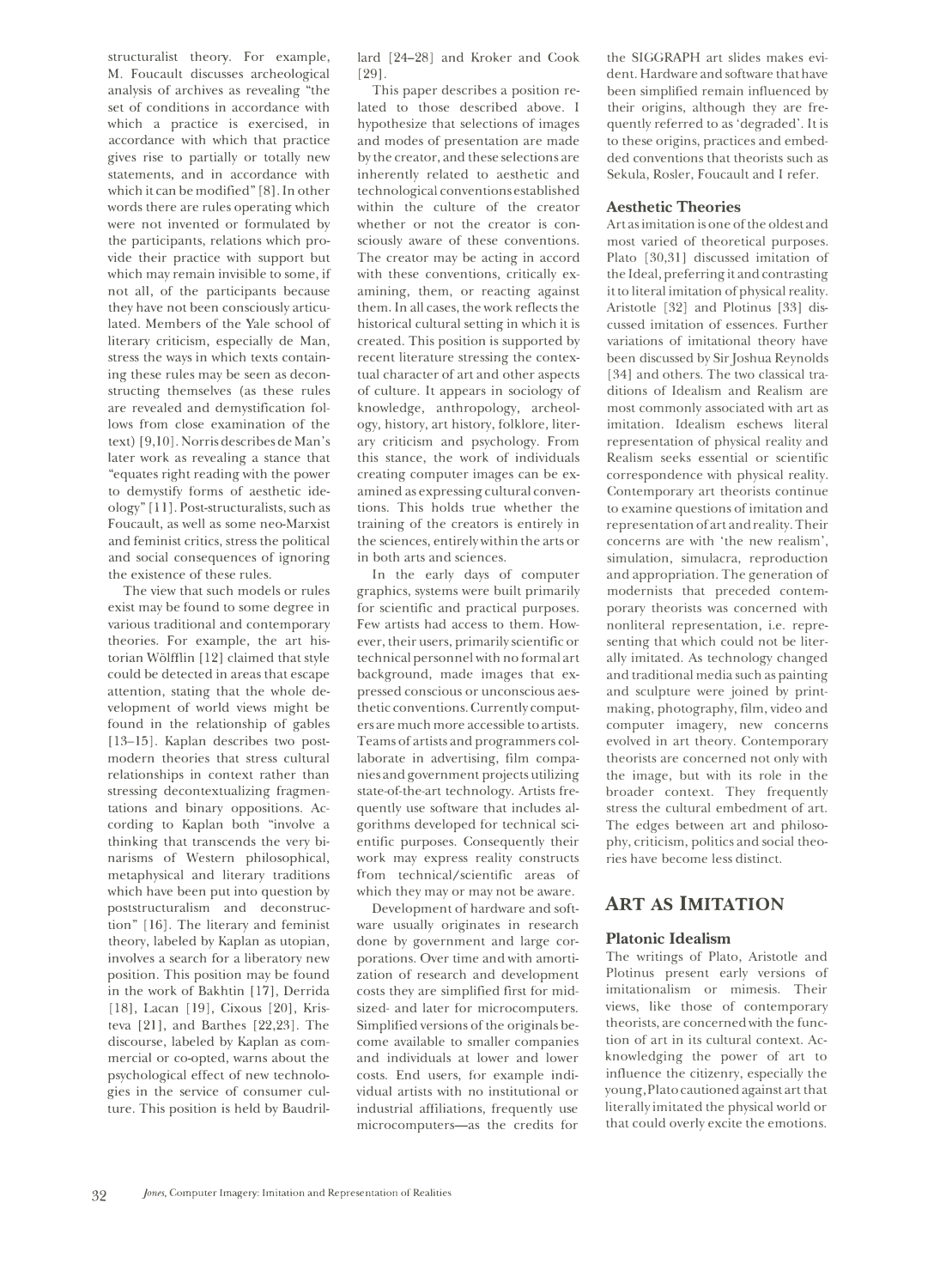Consequently, he approved art that would represent the Perfect Idea of an object, that is, the ideal representation of an object, rather than attempt to imitate a specific physical object in the physical world. Being an Idealist, Plato regarded specific physical objects as inferior copies of their ideal counterpart in the world of ideas. A literal representation of these would represent a copy of an inferior copy. However, he approved the work of artists who, through intuition, were capable of representing images of the Perfect Idea of an object. In his view this work would represent perfect harmonies intuited from the Ideal world of ideas. These forms would have perfect proportions; consequently they would embody *Kalokagathia,* that is, goodness, truth and beauty. Analyses of Greek architecture and statuary, which some believe attempted the physical embodiment of Plato's theory, reveal consistent proportions. Most commonly cited is the golden rectangle. Both the Pythagoreans and the Platonists were concerned with the relation of number, proportion and harmony to beauty. They also assumed a relationship between beauty, truth, and goodness.

Among later writers, Spengler provided a 40-page historical review of the relationships between the arts and mathematics [35]. L. von Bertelanffy [36] cites Spengler in his *General System Theory.* G.D. Birkhoff [37] contributed mathematical analysis of visual art, especially that of the Greeks, in *Aesthetic Measure.].* Hambidge [38] in his work on Dynamic Symmetry also examined mathematical constructs underlying Greek aesthetics. The influence of these theorists on later work involving information science and cybernetics as related to aesthetics may not be readily evident. However, Hill states, "Nevertheless, more than an echo of Birkhoff's work is found in the ideas proposed by, for example, N. Rashevsky, H.J. Eysenk, A. Moles, M. Bense, H. W. Franke and F. Nake" [39-41]. It is my belief that these individuals and others are not necessarily influenced by Birkhoff. Rather they and Birkhoff are engaged in a search for a formulation of universals in terms of mathematics that may be applied to aesthetic objects or responses to aesthetic objects. The work of Moles and Bense are responsible for the formation of information theory aesthetics and exact aesthetics [ 42]. Eysenk searched for universals in experimental aesthetics [ 43,44]. Early computer artists Franke and Nake utilized computers in attempting to create aesthetic forms [ 45]. The work of Stiny and Gips in algorithmic aesthetics is a contemporary link to the underlying belief that beauty, form and number may be linked [ 46-48]. Plato's concept of intuition of perfect form may be applied to an interpretation of the discussion in Clive Bell's [ 49] book of 'pure form'. Bell's discussion has been important to modernist art, especially that of the formalists. Many examples of early computer art bear resemblance to the work of modern formalists, emphasizing purely formal relations of elements and principles of design. Many works of early computer art may be considered to express a concern for the relations of pure form, possibly ideal forms, generated with a concern for the beauty and based in numerical relations.

Modern artists who utilized mathematics in their work include Duchamp, Arp, Lissitzky, Pevsner, Naum Gabo, Vantongerloo, Bill, Lohs and Gerstner. Some of these may be considered influenced by imitation of ideals or essences. For example, Duchamp's piece, *Large Glass* is based upon the golden rectangle, which is prominent in Greek art and in Birkhoffs analyses. Many of the other artists are considered Constructivists, whose art consists of mathematically based explorations of the relationships of plastic rhythms to aesthetically pleasing form.

Many individuals working with computers in the 1960s were not artists, but scientists. However, they had seen and were influenced by modernist artworks. Consequently, they were conscious of the similarities in form between the geometric shapes generated by the computer and the gallery art with which they were familiar. An interesting project would be an analysis of this early computer art in terms of its appropriation of aesthetic structures and conventions.

### **Aristotle's Imitation of Essences**

Aristotle, considered the originator of realism, posited that works of art should not be literal copies of nature but should express the essence of the subject portrayed. Plotinus, a neo-Platonic idealist, also stressed imitation of essences. The underlying geometric forms in nature have served to recall the essences of some forms.

D'Arcy Thompson [50] has explored these underlying structures. An example of recent computer graphics that could be regarded as imitation of essences would be the work of Kawaguchi [51], who, by studying Thompson and lzuhara [52], has written computer programs that describe the growth and form of plants, shells, coral, tusks and claws. He generates these forms using algorithmic structures based on the laws of nature. Consequently he generates images of forms that have never existed but follow natural laws. These may be considered imitation of essences, if we consider that underlying structures are essential to these forms. Examples of other work imitating the essential structural patterns in nature are found in Prusinkiewiscz, Lindenmayer and Hanan's [53] developmental models of herbaceous plants and de Reffe et al.'s [54] plant models of botanical structure and development. Other computer graphic techniques that may be considered to imitate patterns of regularity and irregularity to create underlying structural or visual patterns constituting the essence of natural forms use concepts that include fractals, particle system modeling, chaos theory, and fourth dimensional (time) modeling. Visual essence rather than the structural essence is involved in these techniques. An overview of visual simulation techniques was presented in 1985 by Doenges [55]. These techniques are most frequently utilized in entertainment, educational, commercial and aesthetic applications.

Probably the most widely known of visual simulation techniques are fractal curves that may imitate the visual essence of natural forms such as planet surfaces, mountain ranges, clouds and trees. The originator of this procedural model is Mandelbrot, a French mathematician [56]. According to Tucker, "Fractal geometry provides simple mathematical descriptions for highly irregular or fragmented structures, finding a deeper order in the bewildering complexity of natural forms. . . . A unique characteristic of fractal curves is that they have detail at all levels of resolution" [57].

Reeves' work on particle systems [58-60], Gomez' on chaos theory and Hunter's algorithms that model phenomena in time provided models for representation of such nebulous dynamic events as wind, fire and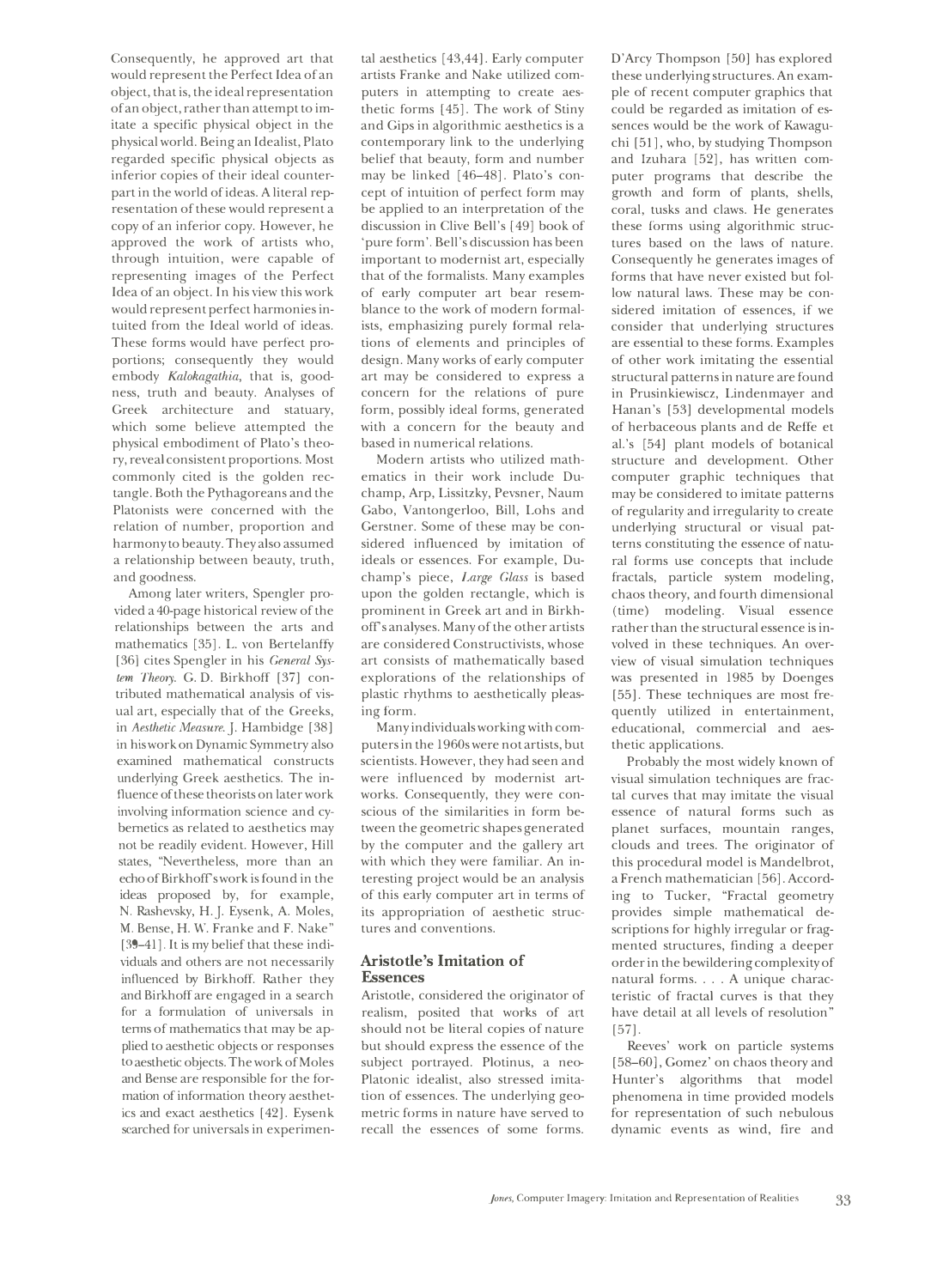explosions. The discussions of Papathomas, Schiavone, and Julesz (61] focus on application of computer graphics to the visualization of meteorological data. They describe computer graphics animation sequences representing weather episodes. These models can represent motion, changes of form and dynamics. Techniques that model literal surface representations of objects would require too much computer time and memory if applied to dynamic phenomena. Papathomas et al. describe Gardner's work (62] in which he sought to resolve the conflict between realistic images and computational time by adopting the impressionists' approach of representing the essence of natural scenes as simply as possible. Gardner achieved remarkable results using textured quadratic surfaces bounded by planes to portray clouds and trees; his work is an example of visual simulation. Gelberg and Stephenson (63] created *SuperSeer,* a cloud prediction and display system that presents and interacts with data from earth and planetary science. This work attempts simulation that is both visual and based upon physical laws.

Do the computer models described in this section imitate, model or simulate the phenomena involved or do they provide approximate visual or conceptual correspondence because of correspondences in underlying belief systems of the creators and observers? The answer depends upon whether reality is seen as a set of conventions and constructs *invented* by *humans* or whether it *exists independent of human understanding.* 

#### **Realist Imitation: Objective**

Basic philosophical realism involves belief in some sort of link between human conceptual systems and other aspects of reality. In the objective realist's view, reality is structured in such a way that it can be modeled by set theoretical models. That is, the world consists of entities, the properties of those entities and the relations holding among those entities. In the corresponding version of imitational theory, it is assumed that the relationships of objects depicted on a threedimensional grid (a conceptual system) can depict areal view of phenomena. it is assumed that this structure exists as *real in itself, independent of human understanding.* Consequently, it is *the correct* way to portray reality. It requires that artists who wish

to portray an object or event realistically utilize the conventions common to Western Europe. These are in turn assumed to be based upon the best scientific knowledge of the time, which also is assumed to correspond to the structure of reality. These ideas dominated European art criticism from the mid-fifteenth to the mideighteenth centuries (64].

Sir Joshua Reynolds articulated this view, claiming that the artists must derive his ideal of beauty from the physical world through direct observation, thereby discovering the ideal, which is true nature. In his Discourse Two, Reynolds discusses the mastery of painting. He insists that mastery necessitates that comparison should not be between performances of art with each other, but that by examining "Art itself by the standards of Nature, he [ the artist] corrects what is erroneous, supplies what is scanty and adds by his own observation what the industry of his predecessors may have yet left wanting to perfection"; he also states, "Invention, strictly speaking, is little more than a new combination of those images which have been previously gathered and deposited in the memory: nothing can come of nothing: he who has laid up no materials can produce no combinations"[65]. In Discourse One he advocates a method of instruction that requires students to draw exactly from the appearance of the model before them, stressing exactness and precision in representation. He further states that students should not change the form according to vague and uncertain ideas of beauty. He also castigates those whose drawing resemble the model only in attitude.

These remarks coincide with the scientific realist's orientation to imitation that contrasts sharply with both imitation of ideals and imitation of essences. In traditional artworks this view may be said to appear in Roman portraiture and Roman illusionism. It informed the work of Renaissance artists as they explored the creation of illusions of space on the flat surfaces of paintings. Brunelleschi is usually accorded the honor of its rediscovery or invention. All of the underlying rules of three-dimensional rationalized space are given in Alberti's *De Pittura*  and later treatises by Viator, Durer and others. Durer's work depicts an artist drawing upon a surface with a grid imposed between it and the scene to be drawn. In effect, he is creating an

illusionary z axis upon an x *y* planar surface. He is attempting an isomorphic representation of reality. This is the *visual version of scientific objective realism.* A belief that symbolic representations may form an objective, oneto-one, value-free correspondence to reality is the basis for scientific objective realism. The symbols utilized may be mathematical or graphic.

Western European cultural conventions for depicting visual reality have influenced the development of camera and video technology. They also have influenced the development of computer algorithms and hardware that are now being used extensively in countries outside Western Europe. The historical development of computer imagery in Japan, for example, appears influenced by these conventions. A review of the images presented at international computer graphic conferences prior to the development of sophisticated threedimensional solid modeling and lighting techniques reveals greater variety; for example, depiction of space and designed surfaces in Japanese computer graphics of this period show more similarity to traditional Japanese artworks than do Japanese computer graphics shown after the development of these techniques. After introduction of algorithms that portray illusory space, a greater international homogeneity in computer graphic imagery seems apparent.

Early computer graphics were primarily geometric and planar. In the 1960s three-dimensional wire frame graphics were developed. With the consequent development of hidden line algorithms, solid modeling, and lighting and texturing techniques it was possible to attempt depiction of illusory three-dimensional 'reality' in computer graphics. Hardware development, including sufficient memory and speed, was also necessary for this depiction. To a large extent these developments were funded by federal defense-related research. Consequently, the changes in international imagery may be viewed as a form of cultural colonialism.

Foster (66] states, "The critique of perspectivalism, the concern with corporeal vision, the analysis of the gaze ... are not new. Decades have passed since Panofsky (67,68] pointed to the conventionality of perspective, and Heidegger (69] to its complicity with a subject willed to master; years since Merleau-Ponty (70] stressed the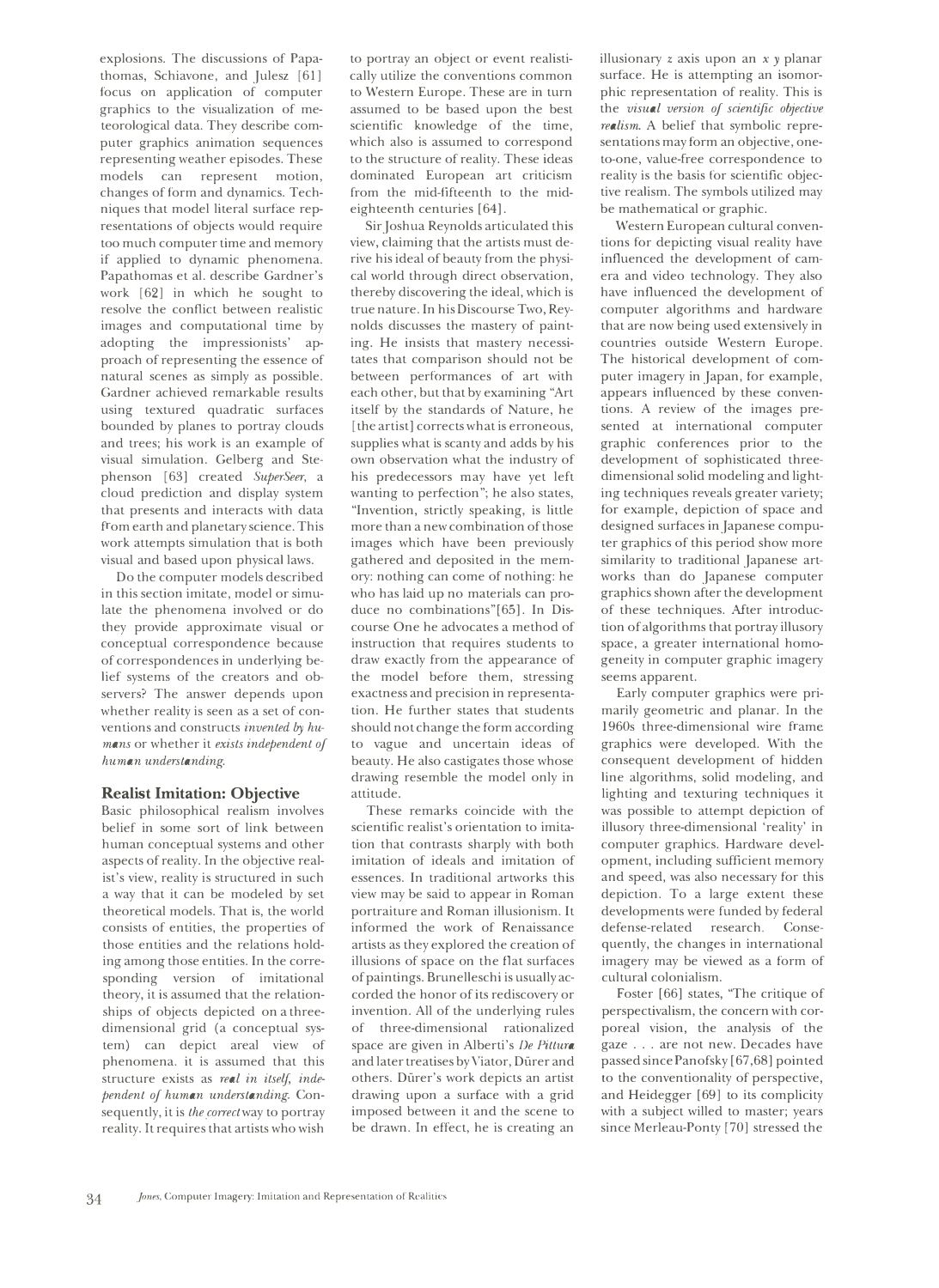bodiliness of sight, Lacan [71] the psychic cost of the gaze, and Fanon [72,73) its colonialist import." Other scholars including Ivins [74], Krautheimer [75], Edgerton [76,77], White [78) and Kubovy [79) have investigated technical, aesthetic, psychological, religious, economic and political impacts of perspectivalism. Heidegger [80) postulates that the natural world was transformed through the technological world view into a 'standing reserve' for the surveillance and manipulation of a dominating subject. The latter view serves as background to the postmodern aesthetic positions of Baudrillard [81) and Kroker and Cook [82).

Digitized imagery derived from conventional art media, or newer media such as photography, film, and video, may be used to generate computer graphic images that fall into the category of realist imitation. Artists may also utilize digitizing devices for drawing images based upon realist conventions. Photographically derived data (digitized or non-digitized) may be combined with algorithmically generated computer graphics. For example, in the film industry, *Tron,*  produced in 1982, used computergenerated imagery as a backdrop for live actors. In 1984 *The Last Starfighter*  included 27 minutes of computergenerated effects that were intercut with live action. A spokesman for Digital Productions claimed that the computer-generated images were so lifelike that when they were intercut with live action the audience would not be able to tell the difference [83). Digital recording and alteration of photographic and video data that is virtually undetectable has led to ethical controversies in law and journalism. In effect, the problem or the opportunity exists of making images that appear real but have no correspondence to phenomenal objects and events. In the pessimistic or commodity postmodern view, film, photography and television constitute technologies of domination and spectacle. A less pessimistic view is that we may create illusory or virtual realities with current aesthetic, educational, commercial or entertainment value or we may create 'utopian' models for future cultural constructs. *However, conventions of cultural reality embedded in hardware, software, and mental constructs of human participants may inhibit or preclude development of some models.* Conscious awareness of these conventions and constructs reduces their power to influence human behavior.

Computer graphic algorithms based upon laws of optics for depiction of light sources, reflection, transparency, etc. and upon laws of physics for force and motion and upon medical and biological research for depiction of liviug forms are based upon the philosophical premises underlying scientific realism. Early solid modeling and ray tracing algorithms made use of memory storage and calculating ability to describe the way a surface would look as it moved in relation to a light source and view point. Techniques allowing changes in light quality, atmospheric quality and textural surfaces all improved realist imitation in computer graphics. A complaint that the images generated are too real and too perfect ( that is, hyperreal) has caused recent attention to be focused on introduction of small irregularities to make computer-generated imagery look more naturally real (i.e. simulate literal portrayal of individually imperfect instances). Some form of randomization, or stochasticism, is introduced in the surface quality, movement or boundaries of images. This would correspond to the visual differences between Greek statues, which attempted portrayal of perfect models with no counterpart in the phenomenal world (imitations of Ideals or Essences), versus Roman portraiture, which portrayed a single living individual, warts and all (isomorphic representation of physical reality). Simulations and representations of reality are made by traditional artists by drawing, painting, sculpting and so forth. Simulations and representations of reality are made by humans using computers by digitizing images and by inventing algorithms that imitate images and events. Both of these may be based upon scientific realism, a view of the world that derives information from scientific research to make the most perfect representation of the world based upon the best information to date. They may also be based upon visual modeling. The **SIGGRAPH** '87 panel on natural phenomena addressed this issue in terms of science and entertainment applications. Springmeyer [84) states, "The goal of the entertainment researcher is the simulation of visual reality, whereas the goal of the physical scientist is the accurate simulation of physical processes" and, further, *"The two approaches have begun to reach the limits of* 

*their ability lo work without each other" (italics mine). Reeves [85) phrases this difference as "simulation vs. faking it"*  (italics mine). This phrasing in the first instance points to a necessity for both kinds of simulation and in the second to the culturally embedded valuation of scientific simulation over visual simulation.

Jackson [86], an early optimistic researcher in artificial intelligence stated, "By suitably programming a fast enough digital computer, one can simulate any finitely describable phenomenon." In effect this means that various aspects of reality or concepts of reality can be simulated on the computer and displayed graphically if they can be sufficiently defined. Putnam [87-89) is credited by some as being among the first philosophers to offer a computational or functionalist model for human reality. In his most recent work *Representation and Reality,*  he renounces his earlier certainty that any phenomenon can be so represented. He describes why he found the realist view so appealing: ''What I used to find seductive about metaphysical realism is the idea the *the way to solve philosophical problems is to construct a better scientific picture of the world"* (italics mine). In a sense, computer graphics that simulate or model natural phenomena consider their success dependent upon a better scientific picture of the world. The portrayed model may look too perfect or appear too abstract, as, for example, in imitation of ideals (dependent upon numerical harmonies) or as in imitation of essences ( dependent upon natural laws which may be represented mathematically). Note that both of these positions involve a belief in aesthetic universals. When images appear too perfect, the appearance of isomorphic visual realism may be sought and small imperfections added so that a more natural or literal imitation of reality may be attempted. The crux of the problem that Putnam has recognized and that contemporary artists and scholars in many disciplines have explored is that the definitions of the parameters of what is real are based upon human definitions; that is, objective realism has no basis. Objective realism claims the existence of a structure of reality independent of human belief, knowledge, perception and modes of understanding. This position is not supported by contemporary research in the cognitive sciences,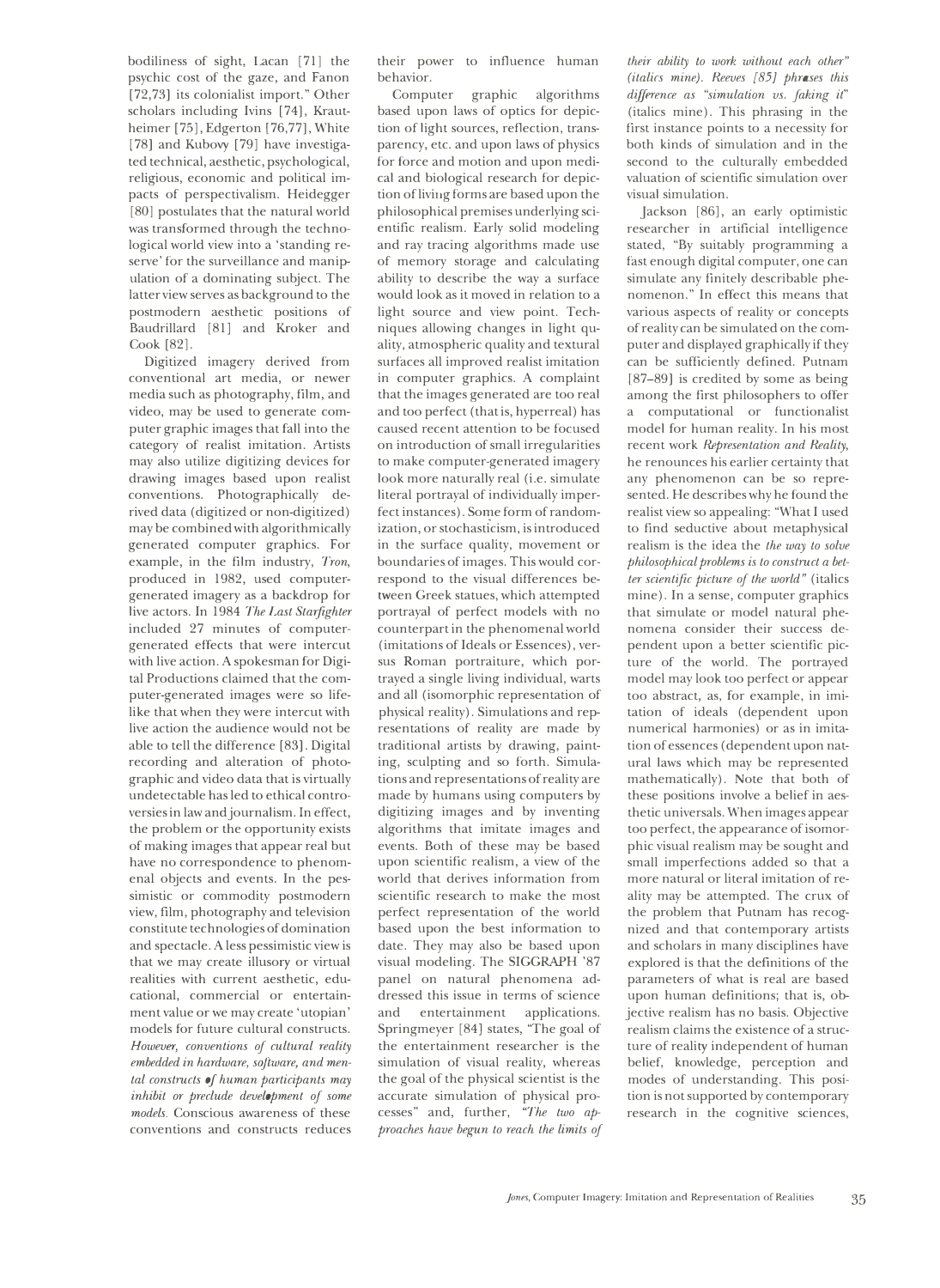especially anthropology, linguistics and psychology (90].

# **CONTEMPORARY PROBLEMS IN IMITATION**

Human cognition and human social and cultural structures are important in the determination of beliefs about reality and hence what may stand for a model, simulation, imitation or representation. Emphasis is placed upon the human role of definition. In some works of art and in some philosophical work, self-reflexive studies occur. That is, by examining previously executed work, human participation and underlying belief systems are made evident. Artists create self conscious art: art about art, art institutions, relations of gallery art to mass media, and relations of contemporary art to historical art. Photographers are engaged in rephotography, painters are engaged in appropriation of historical works of art. Literary critics stress the conventionality of texts. Texts are demonstrated to have deconstructed themselves, revealing the conventions embedded in them.

### **Simulation, Simulacra and Appropriation**

Deleuze [91] discusses Plato's critical description of literal imitation as a copy of a copy. However, he claims, "The factitious is always a copy of a copy, which must be pushed *to the point where it changes its nature and turns into a simulacrum* ( the moment of Pop Art)" He views this as a destruction of models and copies that set up a crea tive chaos rather than as a Platonic destruction of models that conserves and perpetuates the established order. Warhol's imitation of a Campbell soup can is an initial example of this. Acceptance came to the copy of a copy, which served as an ironic comment upon the production of mass culture and mass production and especially upon the technology of reproduction.

Considering Deleuze, deBord (92] and Baudrillard's (93] descriptions of simulacra in light of the discussion of realistic simulations (both visual and scientific) in computer imagery in the previous section of this paper, it may be posited that the hyperreal simulations of reality and some of the artistic works based upon the algorithms involved in these may be examined as

constituting simulacra. This requires disregarding the conscious intentionality of the artist or creator from the perspectives discussed in the first part of this paper or from the more commonly employed modernist aesthetic perspective of Wimsatt and Beardsley [94]. From these perspectives the hyperreal imagery may be seen as simulacra (critical artistic comments on the insufficiency of the model of reality embedded in scientific realism from a *human* perspective). It may account, in part, for the appropriation of artistic techniques drawn from traditional animation and employed in computer graphic imagery, for example those described by Lasseter (95] and Pixar's 1986 film, *Luxo, Jr.,* and Zeltzer's animation of a human skeleton (96]. In some cases, 'faking it' improves the human perceptual and cognitive reality of computer graphics.

Another quite different example of 'faking it' that may be considered a simulacrum is the construction of the character Max Headroom. In this case, digitized imagery of an actor utilizing extensive makeup is subjected to picture processing to imitate computer-generated imagery. That is, the appearance of computer-generated imagery is appropriated for use. This may be considered a simulacrum from two perspectives: (1) In spite of work in computer graphics such as that of Waters (97], computer generation of human facial expression is laborious, is expensive and lacks human reality. Consequently this may reveal the insufficiency of current models from a human perspective in the same manner as the hyperreal simulations involving scientific laws in examples above. (2) Berko (98] assumes a position congruent with Baudrillard's postmodern view of technological consumer culture. She offers "Max Headroom as a case study of the high concept image, the site upon which the codes of simulation have been able to produce, 'by dint of being more real than the real itself' [99] the absolute image of the process of consumption, the hyperreal Max Headroom". Berko further states that in the United States today "the. image seems unreal, unclean, impure, i.e. unsimulated, if it has not been video-enhanced, digitized, and processed" (100]. Although Berko uses hyperreality in a way seemingly contrary to the utilization in example one above, both examples stress insufficiency or negativity of hyperreal models in human terms.

Both examples accent and make apparent the conventions used in reality construction. The difference between the examples lies in the use of 'reality'. Examples of hyperreal ray traced surfaces accentuate human constructs of perceptual cognitive reality. The Max Headroom example accentuates human constructs of social, political and economic reality as they impact cognitive perceptual constructs.

As is illustrated above, appropriation may involve computer imagery borrowing from the artistic/aesthetic or from the technical/scientific realm. An early use of artistic appropriation is the plotter image of the *Mona Lisa* produced as an advertisement to legitimate technologically produced imagery. This is quite different from Duchamp's or Warhol's appropriation of the same image. Relatively transparent uses of appropriation involve early simulations of artistic style by Nake and Nolls (101] and current stylistic simulations by Kirsch and Kirsch [102,103]. Appropriations of stylistic conventions of earlier art forms, especially modernist formalism, Op art and Renaissance perspective, are in evidence throughout the early history of computer graphics. Extensive use of digitally scanned images of paintings, photographs, film and video assure that many creators of computer imagery deal directly with issues such as appropriation, blurring of authorship, dematerialization of the art object and questioning the relation of 'original' to copy.

# **CONCLUSIONS**

This paper has raised questions that a much longer study must address more fully. It has pointed to the need for a multidisciplinary approach to computer art. It may be no coincidence that Greenberg's 1987 Steven A. Coons Award Lecture (104] called for crossdisciplinary education of students in computer graphics. Belting (105], an art historian, has cited the need for studies of newer media. Post-structuralist theory is not bound by disciplinary boundaries, considering them remnants expressing an earlier conceptual scheme that is no longer appropriate. All of these issues are embodied in problems faced by artists, technicians and scientists involved in producing computer imagery. As Brook states, "Pictures are the most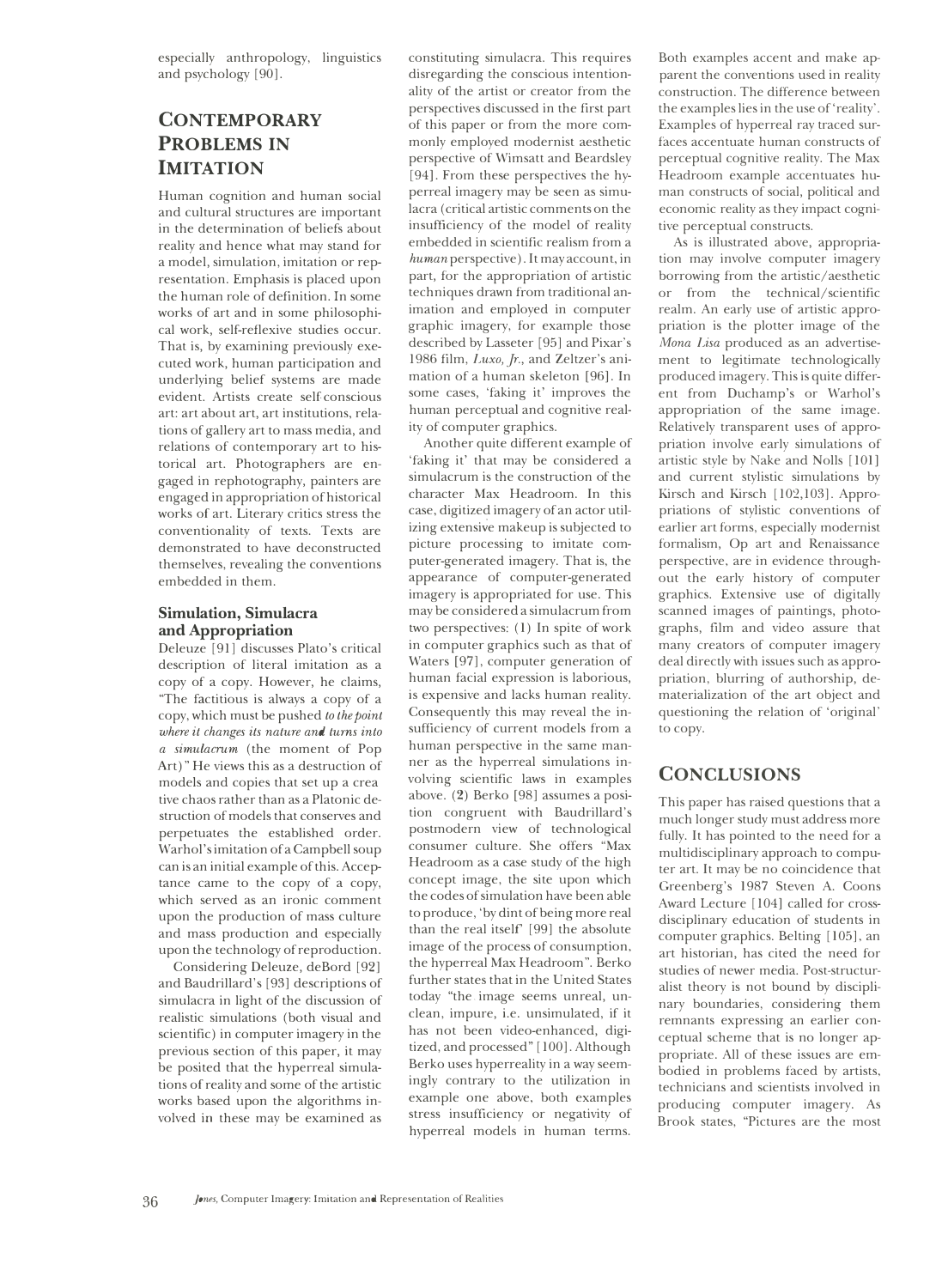potent of those nonverbal representations by means of which we ambivalently seek to open and close the gap between what is actual and what is only possible, and to discover in the space what our values are" [106].

This paper is an attempt to begin analysis of the form, content, and practice of computer imagery. It has pointed to the embedment of previous aesthetic theories and reality constructs in historical and recent computer graphic imagery. It has advocated the necessity of viewing computer imagery in a holistic manner rather than dividing it into disciplinary applications. Deconstructionists object to disciplinary divisions as arbitrary, valueless, falsifying and obscuring. Post-structuralists, especially feminist and neo-Marxists, object to disciplinary divisions because of their political and social ramifications. This paper posits that ignoring human participation in the creation and utilization of cultural conventions has important implications. The conventions embedded in the hardware, software and imagery of computer graphics limit the models that may be generated. Is it possible for consciously generated cultural goals to affect the development of technology and consequent models generated? A necessary step in that direction is careful analysis of the conceptual forms already embedded in the technology.

This paper posits that computer imagery is an excellent ground for contemporary multidisciplinary work that will include thoughtful analysis of form, content and practice. These analyses are important to larger philosophical questions involving the nature of reality, human-reality relationships, and roles of art and technology in representing these relationships.

#### **References**

1. H. W. Franke, *Computer Graphics Computer Art* (New York: Praeger Publishers Inc., 1971) p. 7.

2. P. Galassi, *Before Photography* (New York: The Museum of Modern Art, 1981) p. 12.

**3.** A. Sekula, 'The Instrumental Image: Striecken at War'', *Artfonun* **13** (December 1975).

**4,** A. Sekula, "The Traffic in Photographs", *Art Joumal41* (Spring 1981).

**5,** M. Rosier, 'Video: Shedding the Utopian Moment", *Block* II, (1985/1986) p. 36.

6, A. W. Gouldner, *The Dialectic of Ideology and Technology: The 01igins, Grammar and Future of Ide ology* (New York: Seabury Press, 1976).

7. R. Lucas, *Evolving Aesthetic C,iteria for Computer Generated A1t.* Masters thesis (Ohio State University, 1986) pp. 84, 89.

8. M. Foucault, *The Archaeology of Knowledge* (New York: Colophon, 1972) p. 208.

9. P. de Man, *The Resistance to Theory* (Minneapolis: University of Minnesota Press, 1986).

10. J. Arac, W. Godzich, W. Martin, eds., *The Yale Critics: Deconstruction in America* **(Minneapolis:**  University of Minnesota Press, 1983).

11. C. Norris, Paul de Man: Deconstruction and the *C,itique of Aesthetic Ideology* (New York, London: Routlege, 1988) p. 17.

12. H. Wölfflin, *Principles of Art History: The Development of Style in Later Art* (London: G. Bell and Sons, Ltd., 1932).

**13,** J. Hart, *Heimich Woljjlin.* Ph.D. diss. (Berkeley, CA: University of California Press, 1981).

14. J. Hart, "Reinterpreting Wölfflin: Neo-Kan**tianism and Hermeneutics",** *Art journal* **42** (Winter 1982).

**15,** Also cited by R. Krauss, *Tlw 01iginality of tlw Avant-Garde and Other Modernist Myths* (Cambridge, Mass.: MIT Press, 1985).

**16,** E. A. Kaplan, ed., *Postmodemism and Its Discontents* (New York, London: Verso, 1988) p. 5.

17. M. Bakhtin, *Esthetique et Théorie du Roman* (Paris: Gallemard, 1979).

18. J. Derrida, *The Truth in Painting* (Chicago: University of Chicago Press, 1987).

19. *J. Lacan, Errits: A Selection, A. Sheridan, trans.* (New York: Norton, 1977).

**20. H.** Cixous and C. Clement, *Tlw Newly Born Woman,* **Betsy Wing, trans. (Minneapolis: Univer**sity of Minnesota Press, 1986).

**21.** J. Kristeva, *Desire in Language: A Semiotic Approach to Literature and Art* (New York: Columbia University Press, 1980).

**22.** R. Barthes, *Elements of Semiology* (New York: Hill and Wang, 1968).

23. R. Barthes, *S/Z* (New York: Hill and Wang, 1970).

24, J. Baudrillard, *Tlie* **Mirror** *of Production* (St. Louis: Telos Press, 1975).

25. J. Baudrillard, 'The Implosion of Meaning in the Media and the Implosion and the Social in the Masses", in *The Myths oflnfonnation: Technology and Post Modem Culture,* K. Woodard, ed. (Madison, Wisconsin: Coda Press, 1980).

26. J. Baudrillard, For a Critique of the Political *Economy of the Sign* (St. Louis: Telos Press, 1981).

27, J. Baudrillard, *Simulations,* J. Fosse et al., trans. (New York: Semiotext(e), 1983).

28. J. Baudrillard, "The Ecstacy of Communica**tion", in** *The A nli-Aesthetic: Essays on Postmodern Culture,* H. Foster, ed. (Port Townsend, WA: The Bay Press, 1983).

29. A. Krokerand D. Cook, *The Postmodern Scene: Excremental Culture and Hyper-Aesthetics* (New York: St. Martins Press, 1986).

30. Plato, *The Portable Plato: Protagoras, Sympo*sium, Phaedo, and the Republic, B. Jowett, trans. **(Harmondswonh, New York: Penguin Books,**  1977).

**31.** Plato, *The Being of the Beautiful: Plato's Theaetetus, Sophist and Statesman,* **Seth Benardete, trans.**  (Chicago: University of Chicago Press, 1984).

32, Aristotle, *Poetics,James* Hutton, trans. (New York: Norton, 1982).

33, Plotinus, *The Enneads,* S. MacKenna, trans. (New York: Pantheon Books, 1961).

34. J. Reynolds, *Discourses on Art* (New York: Collier Books, 1961).

35. O. Spengler, *The Meaning of Numbers or Form and Actuality,* Vol. I of *Decline of the West,* Charles F. Atkinson, trans. (New York: Knopf, 1932).

36, L. von Bertelanffy, *General Systems Theory:*  $Foundations, Developments, Application (London:$ Penguin Press, 1971).

**37.** G. Birkhoff, *Aesthetic Measure* (Oxford: Oxford University Press, 1933).

38. J. Hambidge, *The Parthenon and Older Greek Temples, Their Dynamic Symmetry* (Hartford, CT:<br>Yale University Press, 1925).

**39,** A. Hill, "Introduction", in *Visual An, Mathematics, and Computers: Selections from the Journal*  Leonardo, Frank Malina, ed. (New York: Pergamon Press, 1979) p. **xii.** 

40, For further reading, see N. Rashevsky, *Mathematical Biophysics,* Rev. Ed. (Chicago: University of Chicago Press, 1948).

**41.** See also N. Rashevsky, *Looking at Histmy Through Mathematics* (Cambridge, Mass.: MIT Press, 1968).

**42.** A. Moles, *lnfonnation Themy and Aesthetic Pe1° ception,J.* F. Cohen, trans. (Urbana: University of lllinois Press, 1966).

43. H. J. Eysenck, "An Experimental Study of Aesthetic Preferences for Polygonal Figures", *Journal of General Psychology* **79,** 3-17 ( 1968).

**44,** H.J. Eysenck and S. lwawaki, "Cultural Relativity in Aesthetic Judgements: An Empirical Study", *Perceptual and Motor Shills* **32** No. 3, 817- 818 (1971).

**45,** See Franke [I].

46, J. Gips, *Shape Grammars and Their Uses,* Ph.D. diss. (Stanford, CA: Stanford University, 1974).

**47,** J. Gips and G. Stiny, "A.n Investigation of Algorithmic Aesthetics", *Leonardo* **8,** 213-220  $(1975)$ .

48. **G. Stiny, Pictorial and Formal Aspects of Shape** *and Shape Grammars and Aesthetic Systems.* Ph.D. diss. (Los Angeles: University of California, 1975).

**49.** C. Bell, *Art* (New York: Frederick A. Stokes, Co., 1913).

**50.** d'Arcy Thompson, *On Growth and Form*  (Cambridge: Cambridge University Press, 1952).

**51.** Y. Kawaguchi, "A Morphological Study of the Form of Nature", Proceedings of SIGGRAPH '82 Uuly 1982), in *Computer Graphics* **16,** No. 3, 223-232 (1982).

**52.** E. lzuhura, "A Unified Model for Generative Process of Plan ts", *Bulletin of the Japanese Society for the Science of Design* (September 1978).

53. P. Prusinkiewiscz, A. Lindenmayer, and [. Hanan, "Developmental Models of Herbaceous Plants for Computer Imagery Purposes", *Compute,· Graphics* **22,** No. 4, 151-158 (1988).

54. P. de Reffye, C. Edelin, J. Francon, M. Jaeger, and C. Puech, "Plant Models Faithful to Botanical Structure and Development", *Computer Graphics*  **22,** No. 4, 151-158 (1988).

**55.** P. Doenges, "Overview of Computer Image **Generation in Visual Simulation", presented at**  ACM SIGGRAPH Technical Courses, (July 1985).

**56,** B. Mandelbrot, *Fractals: Fonn, Chance, and Dimension* (San Francisco: W. **H.** Freeman, 1977).

57, J. B. Tucker, "Computer Graphics Achieves New Realism", *High Technology* 4, No. 6 (June 1984) p. 49.

**58,** W. T. Reeves, "Particle Systems-A Technique for Modeling a Class of Fuzzy Objects", *ACM Transactions on Graphics* **2,** No. 2, 91-108 (1983).

59, W. T. Reeves, "Particle Systems-A Technique for Modeling a Class ofFuzzy Objects", *Computer Graphics* 17, No. 3, 359-376 (July 1983).

60, W. T. Reeves and R. Blau, "Approximate and Probablistic Algorithms for Shading and Rendering Structured Particle Systems", *Computer Graphics* **9,** No. 3, 313-322 (1985).

**61.** T. V. Papathomas, J. A. Schiavone, and B. Julesz, "Applications of Computer Graphics to the Visualization of Meteorological Data", *Computer Graphics* 22, No. 4, 327-334 (1988).